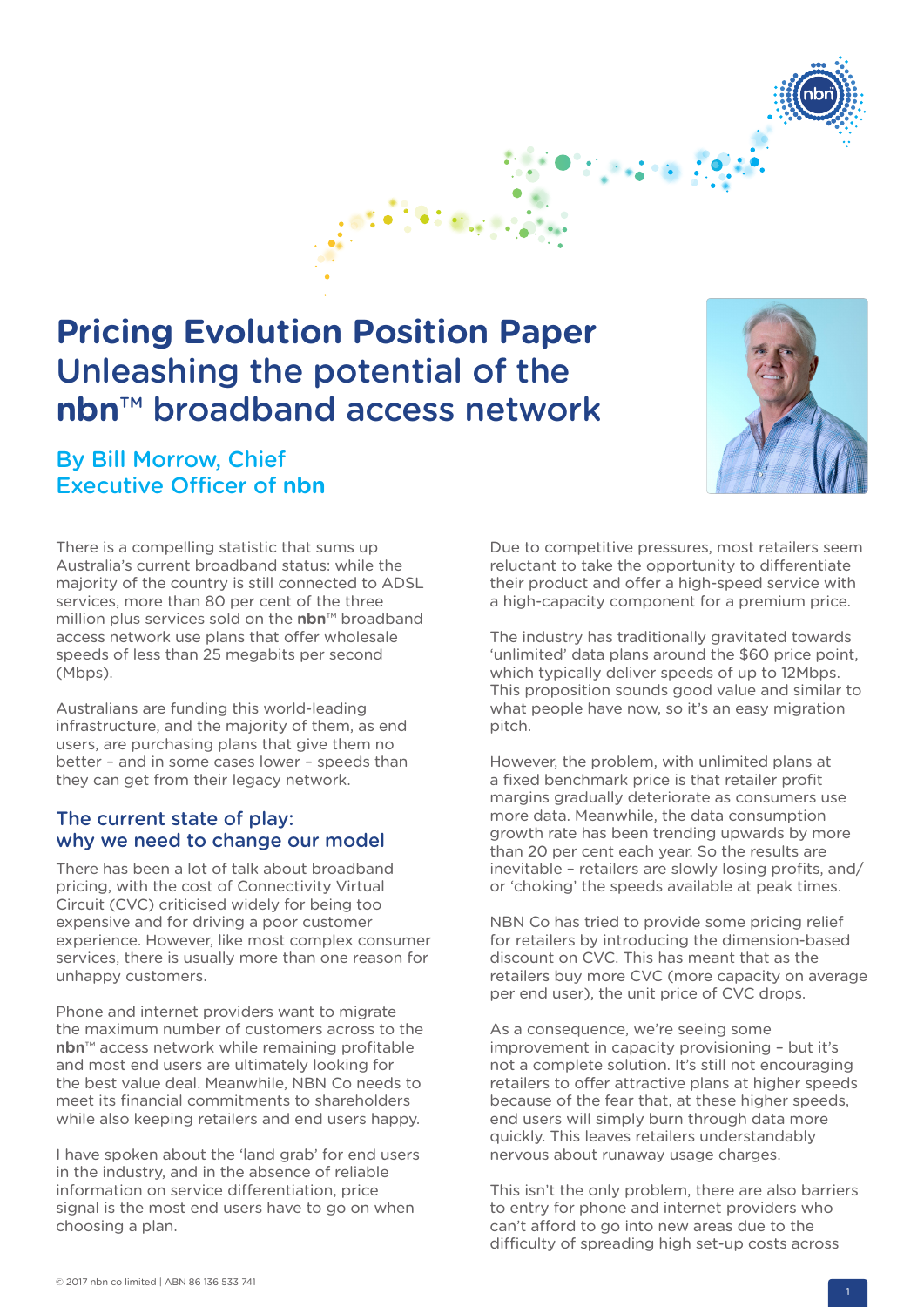

a small number of end users. This can result in further challenges for smaller players who can't afford to buy directly from NBN Co, and have even thinner margins – with less control over the quality of their service – in the reseller market.

## The research: one size doesn't fit all

NBN Co has taken an industry-wide approach to tackle these challenges and has sought feedback from retailers via industry consultation, and direct meetings, over the past six months.

We have been pleased with the positive industry response, and that those involved understand we have a great product that, put simply, is not being maximised.

Our team has been thinking creatively, but practically, about pricing and products in new ways that promote a triple-win of better outcomes: for end users, for retailers and for NBN Co.

During the consultation process it became clear that when it comes to pricing, 'one size doesn't fit all'. The challenges and opportunities between retailers differ, therefore more options are required.

To give just one example: a large retailer operating at scale with a diverse mix of low and high-use customers is able to more efficiently use the capacity it purchases because there's a lower statistical chance that everyone will be using the network at the same time. Therefore, a rebalance to increase monthly access prices and lower CVC may not suit them since they need less CVC on average in the first place and it may diminish its ability to support entry-level customers.

On the other hand, an operator with a more techsavvy customer base that's streaming all the time and consuming higher capacity on average may like to see more certainty from a lower capacity charge and a higher monthly access charge.

NBN Co has heard directly from retailers about the specific issues they have with our pricing and what models they prefer and how these could operate. After some extensive analysis and detailed modelling inside our organisation and with our customers, we are now taking our proposed solutions back to the industry.

Where we have arrived is not any one single model, as there is no 'silver bullet' – it's a combination of the best additions to our current pricing concepts that address the issues and objectives arising in our discussions with the industry.

The aim is to provide the right incentives for retailers, regardless of size, to offer higher speed and capacity services, and reduce the barriers to entry to some markets.

We also need to acknowledge that some changes take time to implement and require reworking the systems and processes of NBN Co and our customers. As a result, there are some initial and medium-term changes with an ongoing commitment to continue to review.

Fundamentally, where we are heading is to a rebalancing of access and capacity charges with minimum capacity per user to support product differentiation at the retail and wholesale level, with the aim to improve the end user experience.

Our new options also overcome the barrier to entry for smaller players into new areas, with bundled services allowing smaller retailers to build scale and presence without high up-front establishment costs.

# The new '**nbn**™ bundles' to come

As detailed above, without affordable higherspeed plans, many end users aren't seeing the true potential of the **nbn**™ access network. Customer satisfaction levels fall if expectations of the '**nbn** experience' aren't met. The problem we have discovered with our CVC dimensionbased discount is that it still isn't encouraging retailers to offer higher speed plans, because the discount applies evenly, regardless of what speed is offered.

In our pricing evolution strategy, we are looking to respond to retailer requests for a rebalancing of pricing in a way that also promotes the take-up of higher speeds, and ensures a good quality enduser experience. We need plans that offer higher speeds, and we need to reduce retailer fears that higher speeds lead to high and unpredictable usage charges.

We also recognise that we need to do something dramatic, and quickly, to encourage retailers to get end users onto higher speed plans, as growth during peak hours continues to develop on the network. Our team has been working hard to advance new measures that can be implemented almost immediately, while we work on some mid-term solutions to provide more certainty for retailers with a commitment to a better experience for consumers. While we make these changes, we will continue to consult with retailers about the long-run evolution of our pricing models.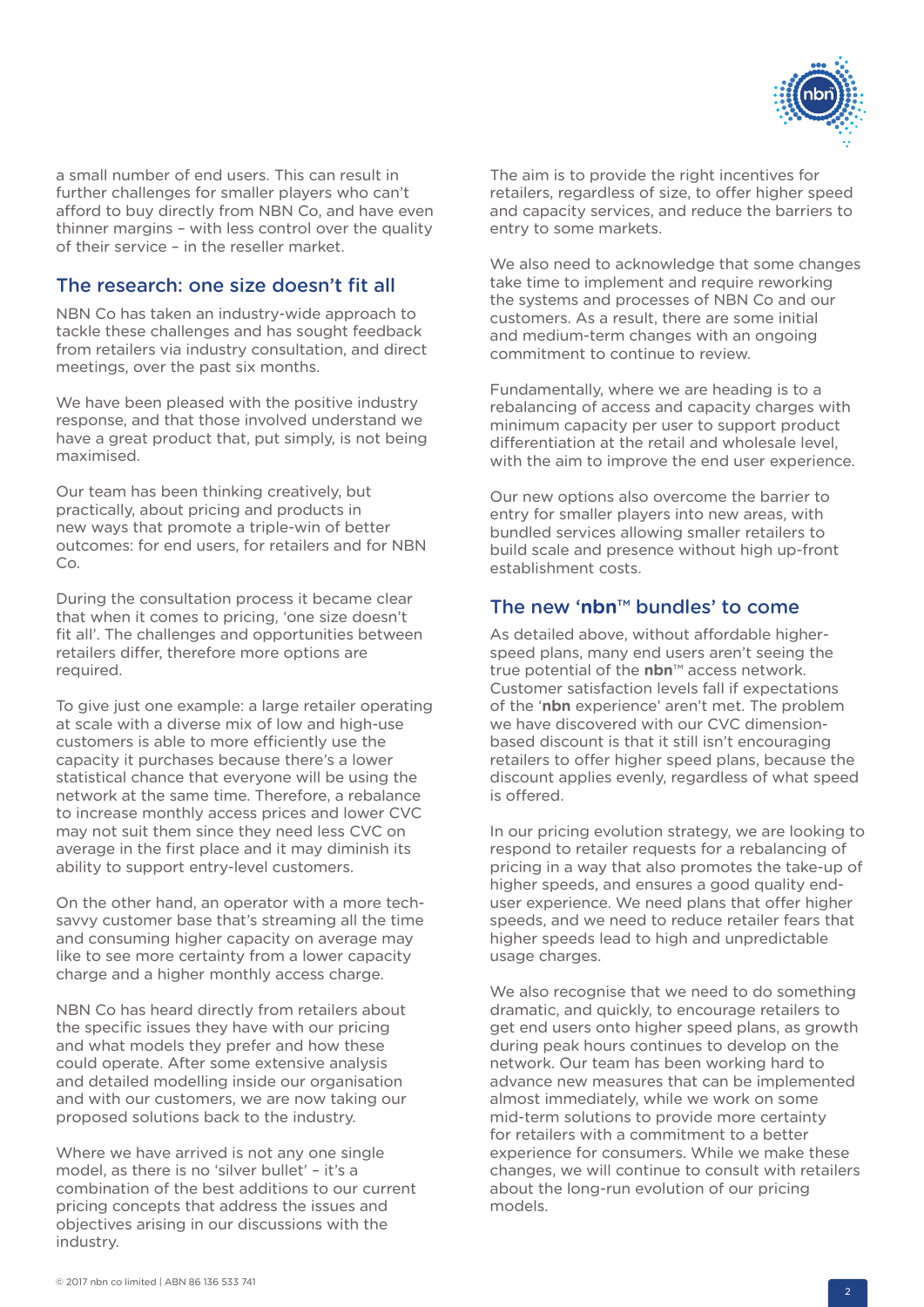

After further discussions with retailers, we plan to introduce new wholesale high bandwidth bundled services at the **nbn**™ 50 and **nbn**™ 100 wholesale speed tiers on our fixed line access technologies in the second quarter of 2018. The new **nbn**™ 50 wholesale bundle will include a minimum of 2Mbps of bandwidth, or roughly double the average usage across all services at the current time, for a fixed \$45 a month wholesale for fixed line services. The new **nbn**™ 100 wholesale bundle will include a minimum of 2.5Mbps capacity per service for \$65 per month wholesale.

We would like to see the **nbn**™ 50 plan become the 'new normal', and so it is offered at a substantial discount on the current pricing (the equivalent bundle cost is around \$62).

Importantly, the included bandwidth is just the minimum. Retailers can continue to purchase additional capacity on top of the included bandwidth, as demand increases, for \$8 per megabyte per second per month – which is lower than current bandwidth costs.



# Fixed Line wholesale pricing options Example cost comparison of **nbn**™ Fixed Line wholesale pricing options

## A better entry level service

There is also the issue of how to provide entry level services which are typically purchased by low income households or older generations who may only want a voice service and, perhaps, some basic email.

Acknowledging that entry-level pricing has put a high floor under the price of voice-only and usage services, the new **nbn**™ wholesale plans are set to cut the entry-level monthly access charge.

Included in a new voice-only and low usage plan is 50kbps data, which is enough to cover the data for a voice service. Therefore, in effect voice-only customers attract only an access charge to the retail service provider, which at \$22 per month wholesale is \$2 lower than the current entry-level plan.

At the same time, usage charges for the entrylevel speed tier will increase significantly, recognising this tier is not suitable for a full highspeed broadband experience.